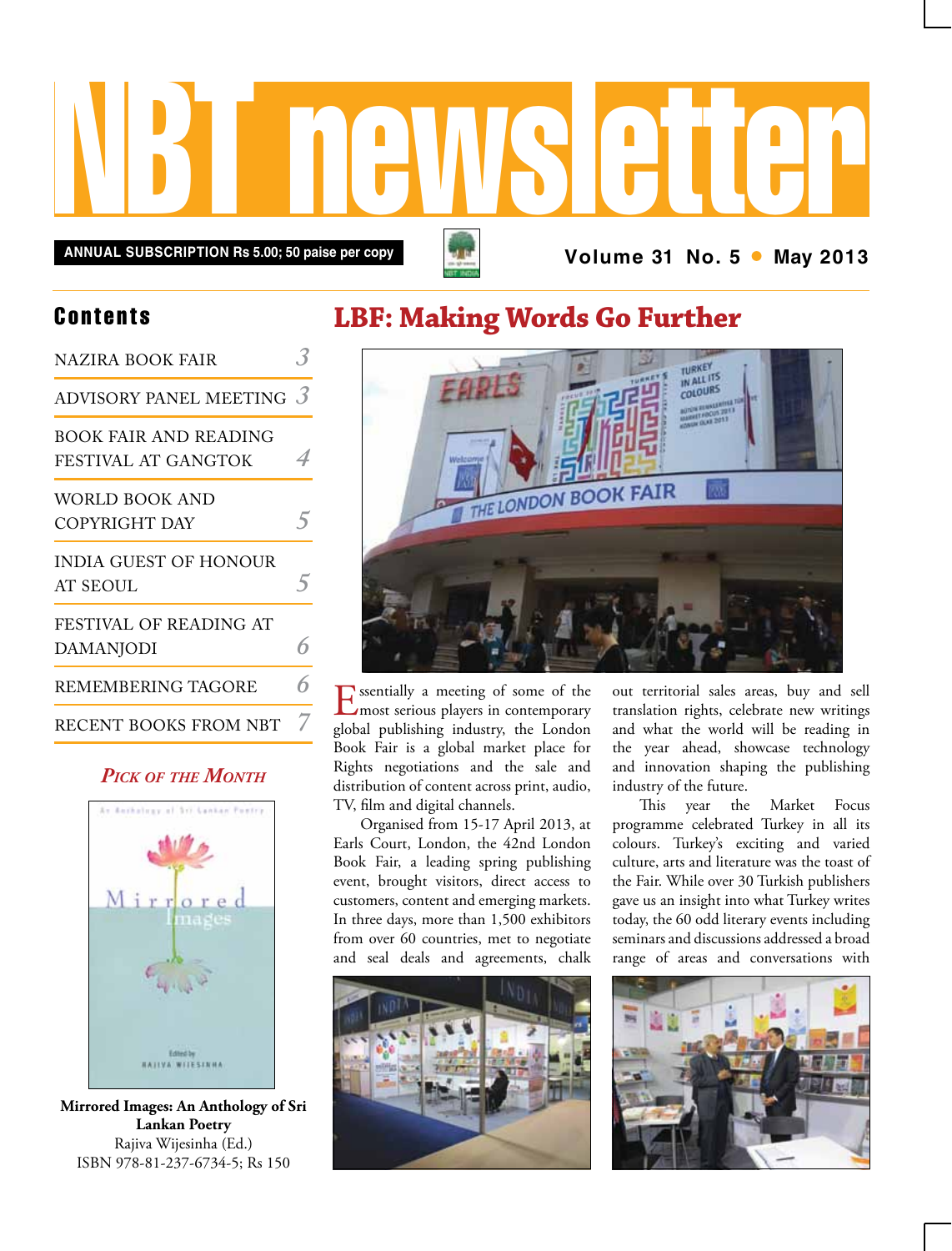

some of the leading writers and publishing professionals of Turkey. Into its 10th year, the Market Focus programme places the spotlight on a country's publishing industry. India was the Market Focus Country in the year 2009.

#### **Highlights of the Fair**

The London Book Fair hosted over 250 seminars, presentations, author events and sessions covering all areas of publishing. The Digital Zone played host to over 60 companies including e-distribution, platforms, applications, devices, mobile and e-readers. Two digital theatres presented a series of showcases and case studies into the emerging technology of the future of books and reading.

The English PEN Literary Café offered visitors to relax and listen to a wide range of writers reflecting on their works and influences. The writers included Authors of the Day—William Boyd, Elif Shafak and Liz Pichon. The programme included signing sessions with the authors.

The LBF Author Lounge, a dedicated area, was the space for seeking valuable advice on all aspects of self-publishing including writing, editing to design, marketing, e-books or for that matter anything you would want to know.

The Literary Translation Centre brought together publishing and translation professionals as well as students, authors and agents opportunity to build relationships and benefit from expert advice. The discussions at the Centre included How to Promote Writers in Translation, Becoming a Literary Translator, Translating Bestsellers; Innovations in Literary Translations; and the Evolving Role of Literary Translators.

The Children's Innovation Theatre ran programmes and events that showcased some of the most exciting developments and innovative approaches and ideas in the world of children's literature. The visitor could participate in the conversations on expanding the scope of books and reading, books that children want to read, engaging reading, the digital generation and the future of children's story time, as well as an interactive afternoon with illustrators.

#### **Rights Centre**

The most important part of the LBF was the International Rights Centre, where over 400 publishers and Rights agents participated. The largest of its kind, the Rights Centre gave agents and publishers the opportunity to meet face-to-face with existing as well as new contacts, negotiate deals and agreements and promote new writings across languages.



#### **NBT Participation**

Indian contingent was represented by over 35 publishers and printers including some well known and leading organizations. About 20 Indian exhibitors including NBT India were housed at the India Pavilion. Inaugurating the Indian Pavilion, HE J. Bhagwati, India's High Commissioner to UK, expressed his happiness at seeing the Indian participation and the range of books displayed. Shri A. Sethumadhavan, Chairman, NBT India, apprised him of the various activities of NBT and some of the recent initiatives of NBT

to promote Indian books at various international fora. The India Pavilion was coordinated and organized by CAPEXIL, a trade support organisation that lends support to Indian publishing and printing industry's external trade.

The NBT India participated with over 300 books from a cross section of publishers from across the country.

The NBT stall facilitated a large number of visitors with the exciting range of books that India had to offer in English, Hindi and other Indian languages. 'Books from India: A Rights Catalogue' brought out on the occasion provided details of the books published recently in India across various genres and languages. The Catalogue guided foreign publishers and Rights agents by introducing them to the range of new writings from India.

With its mandated objective of promoting Indian books abroad, the NBT's recent initiative of providing financial assistance to foreign publishers keen on translating Indian works into their languages created a lot of interest among the visitors. Speaking to a delegation of foreign publishers and Rights agents, Shri A. Sethumadhavan said, "India has a lot to offer particularly in Indian languages. We have initiated this scheme not only to promote Indian writings, but also to create an international awareness of Indian books and to build strong relationships with publishers across the world." Later Shri Sethumadhavan held a series of wide ranging discussions with delegations from Poland, the Guest of Honour Country at the New Delhi World Book Fair 2014; with Turkey as well as Germany among others. He was accompanied by Shri Benny Kurian, Rights Acquisitions & Translations officer, NBT India.

As one of the major international book fairs, the popularity of the LBF partly owing to UK's geographically central location for publishers from Europe, US and also parts of Africa. For those keen on creating new business and exploring newer avenues and for those interested in the business of publishing and ideas it is a must attend event. If not as an exhibitor, the least as a visitor.

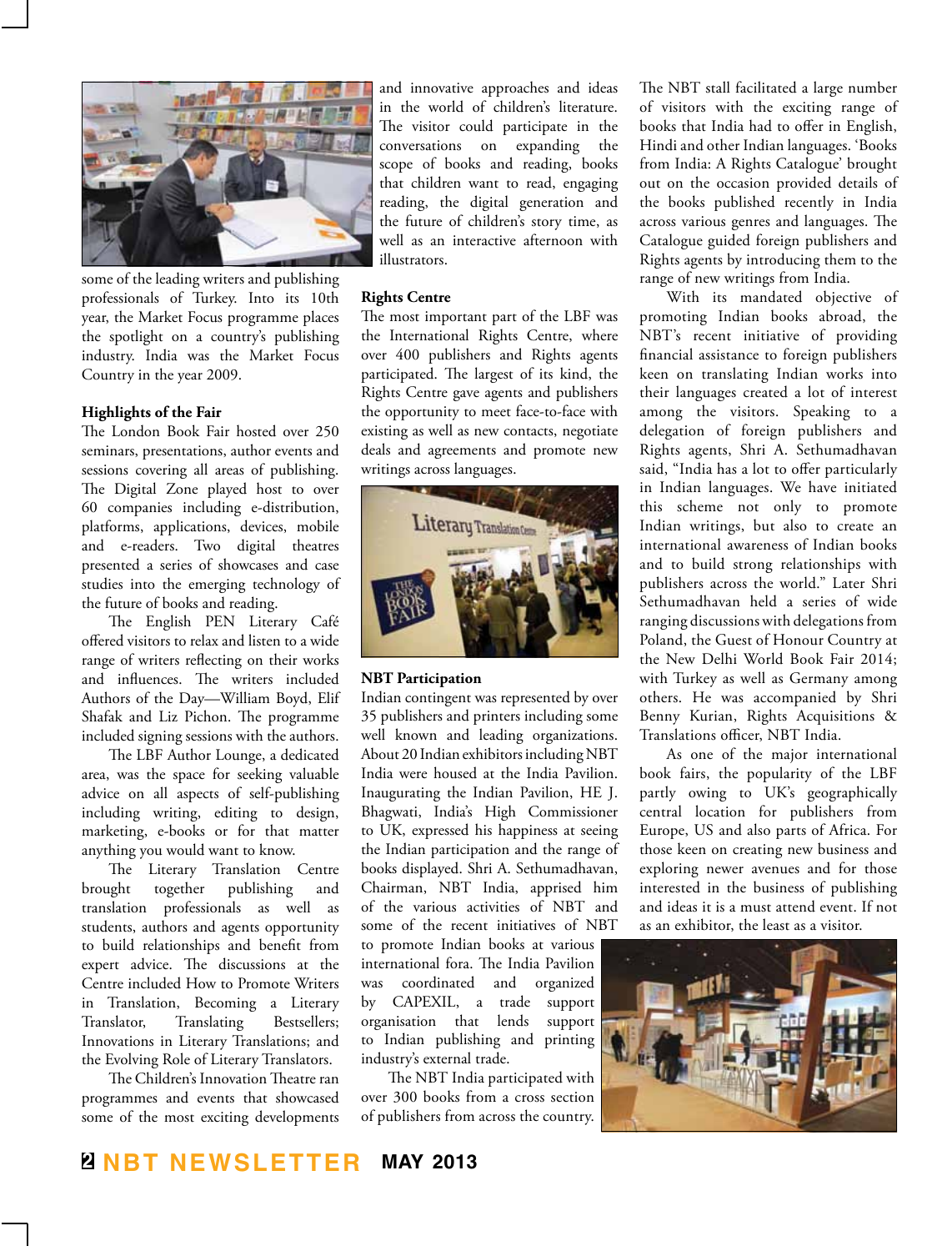# **Nazira Book Fair**

The National Book Trust, India<br>in association with the civil association administration of Nazira and the NGO Probah organised a book fair at Nazira, Assam from 23 to 31 March 2013 at the Nazira Gandhi Maidan.

Inaugurating the first Book Fair of the town of Nazira, Imran Shah, President, Asom Sahitya Sabha expressed his happiness and commended NBT's efforts. Others who were present at the inaugural function included Dr Hemoprobha Saikia, chairperson, Assam Tourism Development Corporation, P.K. Das, SDO, Debobrat Saikia, President All Assam Publishers and Booksellers Association, among others.

Earlier, a colourful Book March was taken out by students of all schools from Nazira and nearby towns carrying attractive placards which exhorted the youth to inculcate the habit of reading and the benefits of a literate and well read society.

The book fair showcased 125 stalls with publishers, booksellers and distributors as participants from all over





the country exhibiting and selling books on a wide array of topics for all age-groups and in all Indian languages in addition to English and Hindi. The major attractions at the book fair were the several seminars, panel discussions, literary programmesand cultural events held for children and general public. Various competitions were also held for students and the winners were given away prizes.

In a seminar on the topic 'Talking

Books Linking Minds', Shri Sandip Phukan, senior journalist, NDTV said, "Indian culture is a book culture and our society carries a great book reading tradition since the ancient Vedic period." He added that regular reading habit, constant scrutiny and active social sense is the feedback for success of all media persons and general people as well.

The Book Fair was coordinated by Shri Deep Saikia, Asamiya editor, NBT.





# **Advisory Panel Meeting**

The Advisory Panel Meeting of Hindi language was held<br>at Nehru Bhawan, NBT, New Delhi on 4 April 2013. Shri Namwar Singh, eminent Hindi writer attended the Meeting as the distinguished Member. Other Members of the Panel included prof. Kedarnath Singh, Prof. Manager Pandey, Prof. Rambaksh, Shri Prabhakar Shotriya, Prof. Krishna Dutt Paliwal, Ms Chitra Mudgal, Shri Ravindra Kalia, Dr Sher Jung Garg, Shri Abdul Bismillah, and Ms Nasira Sharma. From the NBT, Shri A. Sethumadhavan, Chairman, Shri M.A. Sikandar, Director, Dr Baldev Singh Baddan, Chief Editor & Joint Director, Ms Uma Bansal, Hindi Editor, Shri Pankaj Chaturvedi, Asst Editor Hindi and Dr Lalit Kishore Mandora, Asst Editor, Hindi, participated in the Meeting.



**may 2013 NBT Newsletter 3**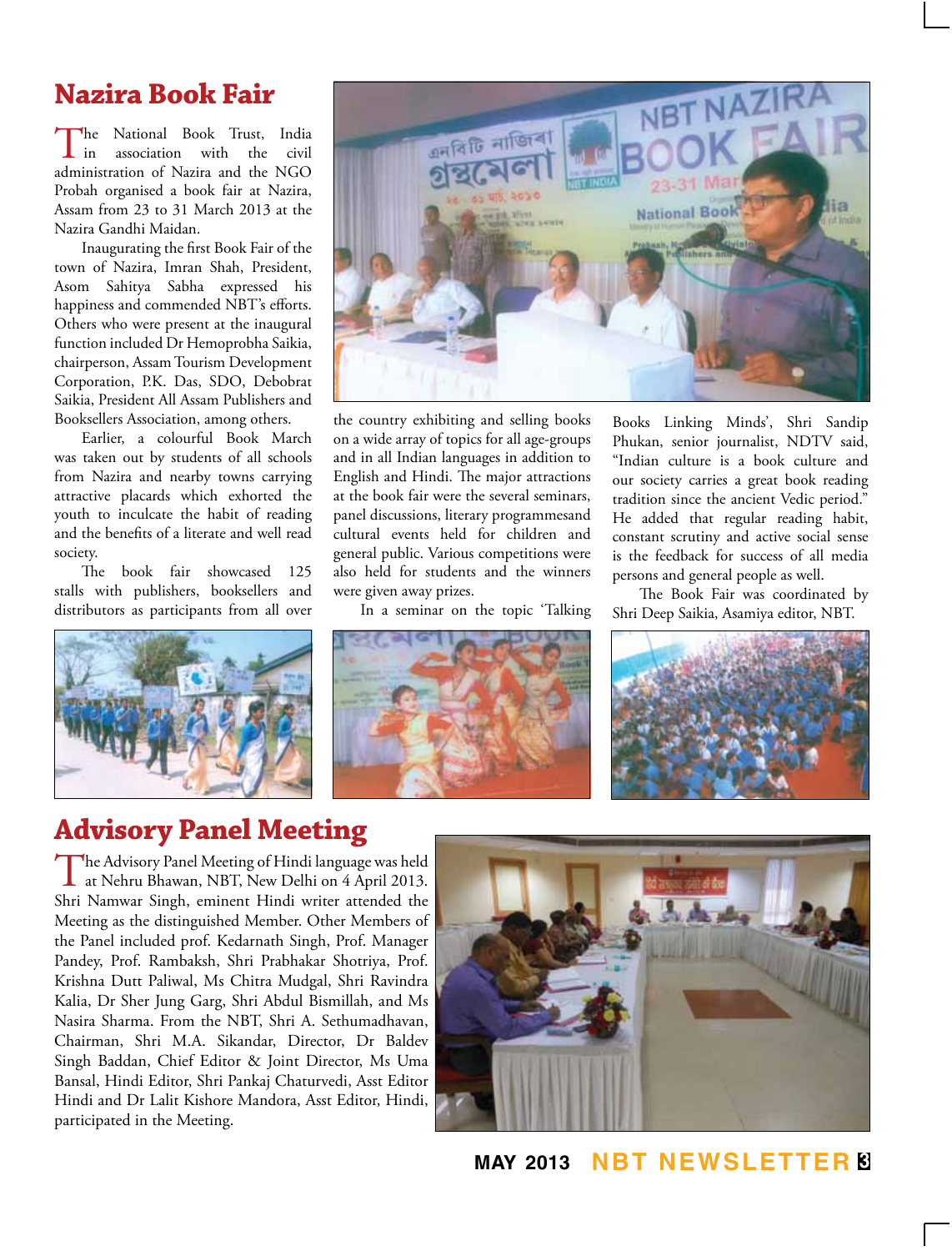## **Book Fair & Reading Festival at Gangtok**

A five-day long Book Festival was organized by Fair and Reading the National Book Trust, India in association with the Sikkim Akademi at Hotel Rendezvous, Gangtok from 15 to 20 March 2013. The Book Fair sought to achieve the social objective of inculcating the habit of reading amongst the citizens, the young and the old alike.

"The joy of reading books cannot be described in words. I hold the view that books

constitute one of the finest expressions of human spirit," said Shri Balmiki Prasad Singh, Governor of Sikkim inaugurating the Book Fair. He said that the book fairs



Padmashree G.S. Lama, General Secretary, Sikkim Akademi, and the special guest at the inaugural function, said, "It is not only a book fair but also a celebration of



are significant as they help in reviving interest in reading at a time when most people are attracted towards television, the internet and other modern day means of learning and entertainment. "The reason why I recommend reading as a habit to be instilled is because when one spends hours reading, it is more likely to leave a

lasting impact. The habit of reading good content exercises the mind and keeps one mentally fit and flexible," he added.

Congratulating NBT for organizing the book fair the Governor hoped that the book fair would provide an excellent platform for interaction among authors, publishers, booksellers, book distributors, librarians, book lovers and students.

Speaking on the occasion,

books." Popularly known as Sanu Lama in literary circles, he said that the state should be thankful to the NBT having organized a book fair in the state. Commending NBT's efforts, Shri Lama reiterated that NBT has been trying itsbest to inculcate reading habit among the youth. He appealed to everyone, especially students, to take

full advantage of the fair and benefit from it.

Dr. Baldev Singh Baddan, Chief Editor and Joint Director, NBT and Shri P.N.Tamang, President of Sikkim Akademi spoke at the inaugural function.

About 15 publishers, booksellers and distributors from all over the country



displayed some of their latest publications. The NBT stall visited by many book lovers, exhibited a wide range of books in Hindi, English and other Indian languages.

A special attraction at the book fair was the Reading Festival organised by the NBT's Children Literature wing—the NCCL. There were story-telling sessions for children, book discussions, creative writing workshops, drawing & painting competitions, panel

discussions, short skits, and a wide range of other literary eventsand competitions. A poet's meet was also held where Rajendra Bhandhari, Kapil Adhikari,



Praveen Khaling, Bheem Rawat, Binasri Kharel, and others rendered their poems to a packed audience.

A Panel discussion on 'Re-telling of Popular Folktales as Pleasure Reading for Children' was held where Sang Mu Lepcha, Kavita Lama, Ruchi Singh, Nita Nirash, Shubhvrat Dev, and S. Brijeshwar Sharma

presented their views. The discussion was presided over by Pempa Tamang. Shri M.R. Mahapatra, Editor, NCCL coordinated the programmes.

Children from various local schools including Devrali Government School, Tasi Namgayal Academy, Daffodils School and others participated with enthusiasm and showcased their talent. The young winners of all competitions were given away prizes on the last day of the Fair.

### **4 NBT Newsletter may 2013**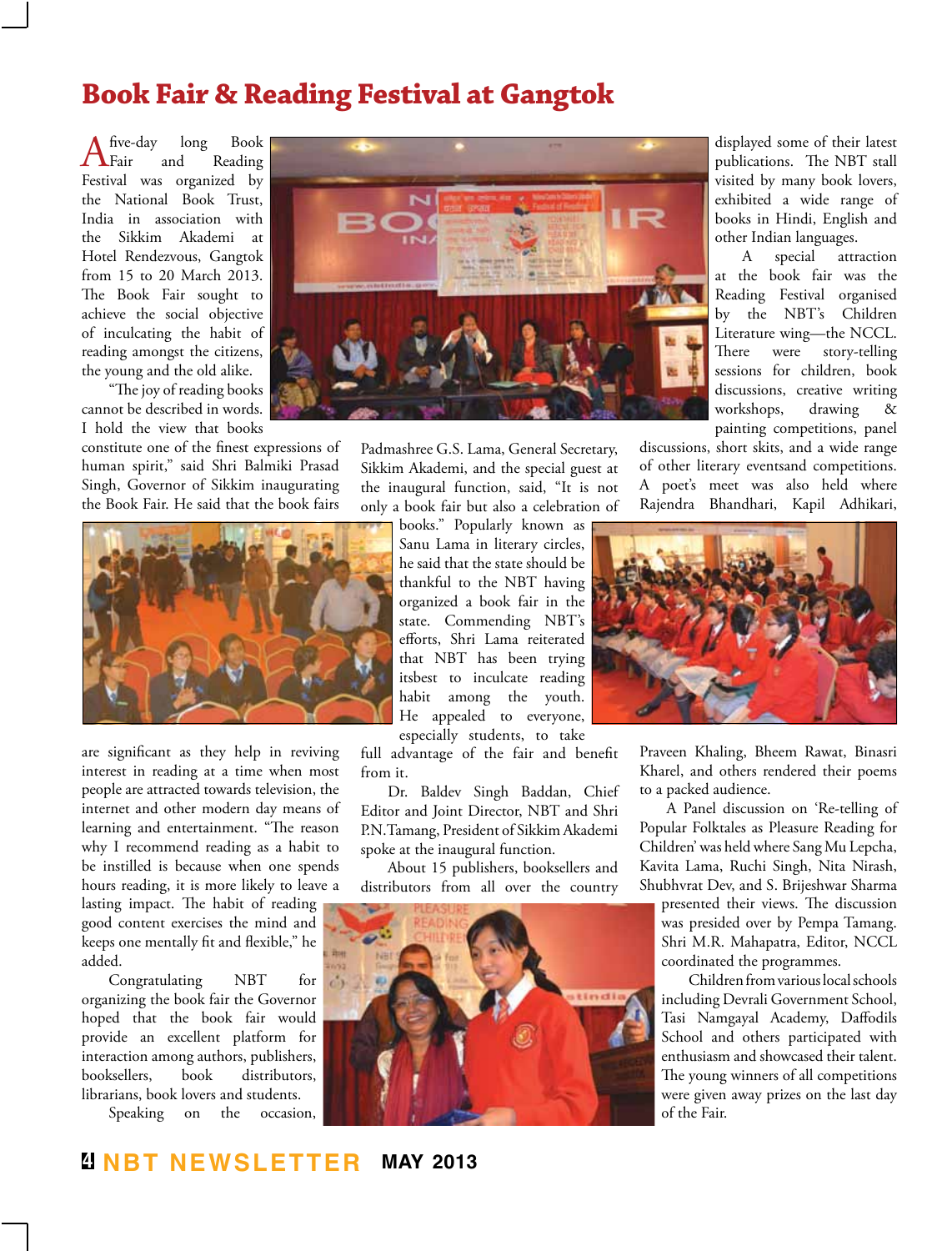

The World Book and Copyright Day<br>
is marked annually on 23 April, a<br>
induction Width Lines symbolic date for World Literature. It was celebrated for the first time on 23 April 1995, at Paris, when UNESCO decided to mark 23 April as World Book and Copyright Day and for paying worldwide tribute to authors and books, as well as to encourage everyone (particularly the young) to discover the pleasure of reading to gain a renewed respect for the irreplaceable contributions of those who have furthered the social and cultural progress of humanity.

On this day in 1611, Miguel de Cervantes, William Shakespeare and Inca Garcilaso de la Vega died. It is also the date of birth or death of other prominent authors such as Maurice Druon, Haldor K.Laxness, Vladimir Nabokov, Josep Pla and Manuel Mejía Vallejo. The connection between 23 April and books was first made in 1923 by booksellers in Spain as a way to honour the author Miguel de Cervantes, who died on that day.

This year, the city of Bangkok has been designated as the 'World Book Capital 2013' in recognition of its programme to promote reading among young people and underprivileged sections of the population. The government of Thailand, in cooperation with local government units, is putting out much effort in order to inspire the Thai people to build a peaceful and resilient society by reading.

Port Harcourt, Nigeria has been named as the World Book Capital 2014.

Celebrating World Book and Copyright Day 2013, the United Nations seeks to increase awareness on literacy programs worldwide. And in addition, the UN intends to promote careers in book shops, schools, libraries and publishing so that men, women, and children all have access to the written word.

Irina Bokova, the Director General of the UNESCO (United Nations Educational, Scientific and Cultural Organization) delivered a message to mark the annual World Book and Copyright Day. She reiterated that diversity in editorial and book content provides enrichment. As such, diversity must be supported and nurtured by protecting content from uniformity and with the institution of appropriate public policies. She termed this important characteristic as "bibliodiversity."

The National Book Trust, India also celebrates 23 April annually by organising various literary programmes, seminars, competitions, discussions and workshops all over the country, involving various schools, NGO's, publishers, book shops, media, government bodies and others.

### **India Guest of Honour at Seoul**

India is the Guest of Honour Country<br>at the Seoul International Book Fair to at the Seoul International Book Fair to be held from 19-23 June 2013. The Logo

for the Guest of Honour Country Presentation is inspired from the image of two kissing fishes that is closely associated with a major legend regularly mentioned in the context of India-Korea history. In this logo, the image of the fishes has been interpreted as one created with books with the flags of the two countries on them.

As per the legend mentioned in Sam Kum Yusa, a text on ancient history of Korea, in AD 48. Princess Sriratna, born in a royal family in Ayodhya, India, was sent by her father, the King of Ayodhya, on divine revelation on a long sea



voyage to the Garak Kingdom in Southern Korea to marry King Suro. And thus was founded the Garak Kingdom in Korea.

> A monument in the name of Princess Sriratna has been erected at Ayodhya and at Gimhae in South Korea. The slogan 'Reading to Connect, Connecting to Read' has been mooted to underline that reading of history helps establish cultural connections and how such connections can be starting point to establish better literary and publishing ties in the contemporary times between the two countries.

**may 2013 NBT Newsletter 5**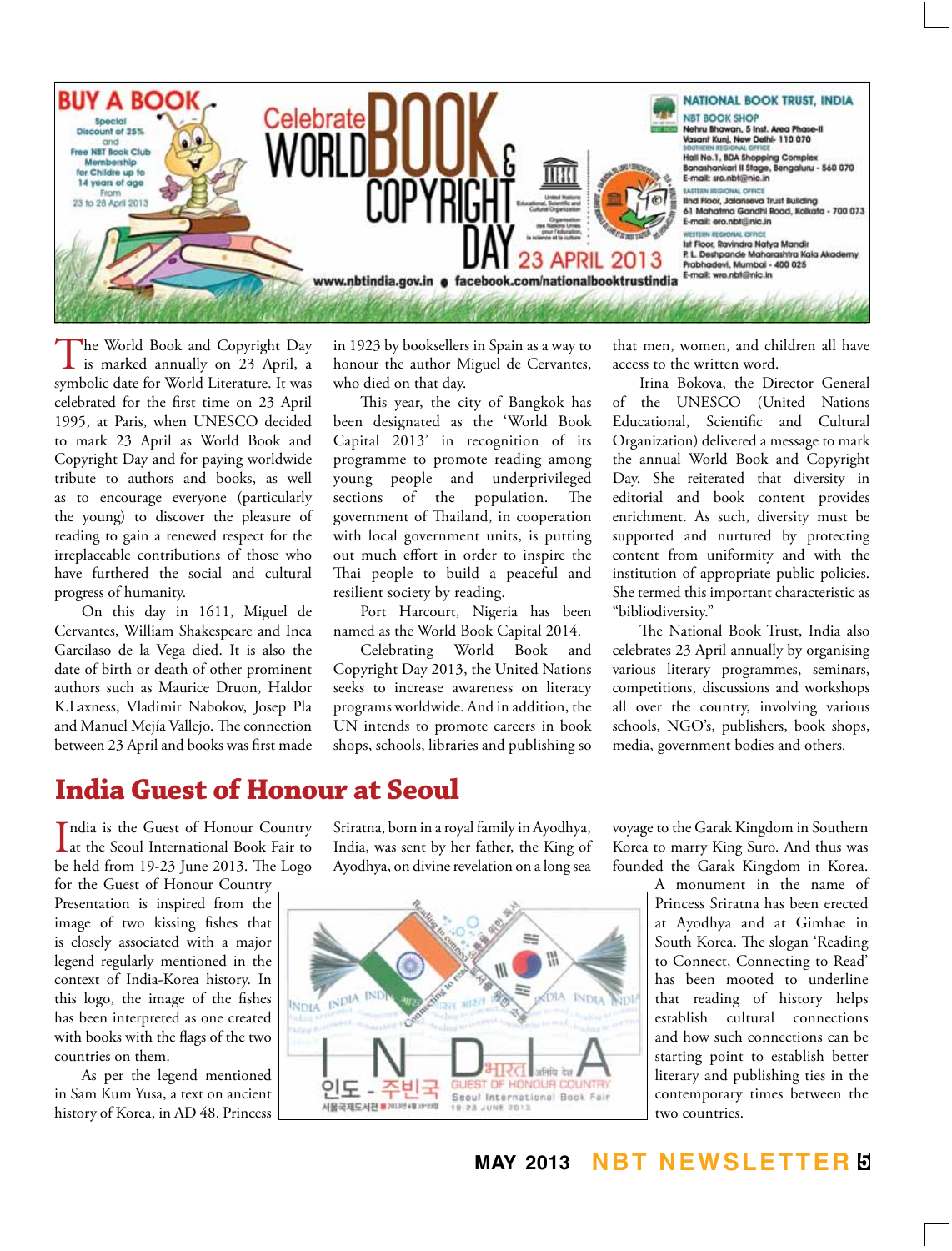# **Festival of Reading at Damanjodi**

As part of NBT's continuous<br>
effort to promote reading habit and books in the tribal areas, a Festival of Reading was held from 29 March to 1 April 2013 at Damanjodi (Koraput, Odisha) in collaboration with National Aluminium Company (NALCO), M&R Division. A Seminar, a Women Poets' Meet, a Reading Session with eminent Hindi Poet Shri Manglesh Dabral, a Literary Conference and a 4-day exhibition of books were held in this Festival.





The Festival was inaugurated by Shri B.N. Mohanty, Executive Director, NALCO, M&R Division on 29 March evening. Lauding NBT's effort for the promotion of reading habit in remote areas, Shri Mohanty hoped that such endeavours will help in creating a book reading society in the under- privileged sector.

Dr. Chaganti Tulasi, eminent scholar in Telugu and Odia chaired over the seminar on the topic Amara Adivasi Sanskruti O Ajira Sahitya. Shri Pravakar Swain, Subash Chandra Mishra, Dr. Narayan Panda, Bijay Upathyay, Rabi Satpathy, Deepanwita Das among others took part in the discussion.

The Women Poets' Meet on 31 March was chaired by Dr. Prativa Satpatty, eminent poet. Several noted women poets from the state including Dr. Ranjita Nayak, Pravasini Mahakud, Sailabala Mahapatra, Paramita Satpathy, Sujata Choudhury, Deepanwita Das, Dr. Pritidhara Samal, Madhuri Panda and Rajalaxami Sahu participated in the meet. This was followed by a Literary

conference the same evening.

Mangalesh Dabral, eminent poet in Hindi and Executive Editor, the Public Agenda, Dr. Paramananda Rajabanshi, Vice-President, Assam Sahitya Sabha, Dr. Krutibas Nayak and Sailabala Mahapatra, eminent children's author in Odia interacted with children. Over 20 children recited their poems on the occasion.

Several senior functionaries from NALCO, M&R Division including Shri Rabi Narayan



Tripathy, GM, Hemant Kumar Pal DGM and R.S. Das, DGM graced these events as chief guests. Manas Ranjan Mahapatra, Editor, NBT, Chandiprasad Rao, Convener, Welfare Committee, NALCO and Ameya Vikramanandan Bhuyan, poet and activist coordinated this festival.

## **Remembering Tagore** (7 May 1861 – 7 August 1941)

#### **Tagore: A Life**

Krishna Kriplani Written by a close associate of Tagore himself, this biography impressively records the development of the personality of the man through the various influences, the ordeals he



faced in life and his zest for life. This is one of the best known biography of Tagore. 978-81-237-1959-7; Rs 80.00

#### **The Mahatma and the Poet: Letters and Debates Between Gandhi and Tagore 1915-1941**

Sabyasachi Bhattacharya (Comp.) Put together for the first time from various published and unpublished sources, this

book is a collection of letters and debates exchanged between Mahatma Gandhi and Rabindranath Tagore between 1915 and 1941. The introduction by the compiler examines the historical context of

the correspondence and provides an overview of the major issues

discussed. 978-81-237-2201-X; Rs 65.00 (PB)

978-81-237-2202-3; Rs 125.00 (HB)

#### **The Twin Dreams of Rabindranath Tagore: Santiniketan and Sriniketan** Ajit K Neogy

Focussing on the years 1901-41, this meticulously researched book narrates the



evolution and growth of Visva-Bharati from its struggling initial days to its present status as one of the finest centres of learning. 978-81-237-5731-5; Rs 80.00 (PB) 978-81-237-5732-2; Rs 300 (HB)



**Rabindranath Tagore: Philosophy of Education and Painting** Devi Prasad

The book presents Tagore's approach to education and art. Views of Tagore on education and painting have been supplemented by a comprehensive and critical evaluation of his philosophy. 978-81-237-3318-X; Rs 45.00

## **6 NBT Newsletter may 2013**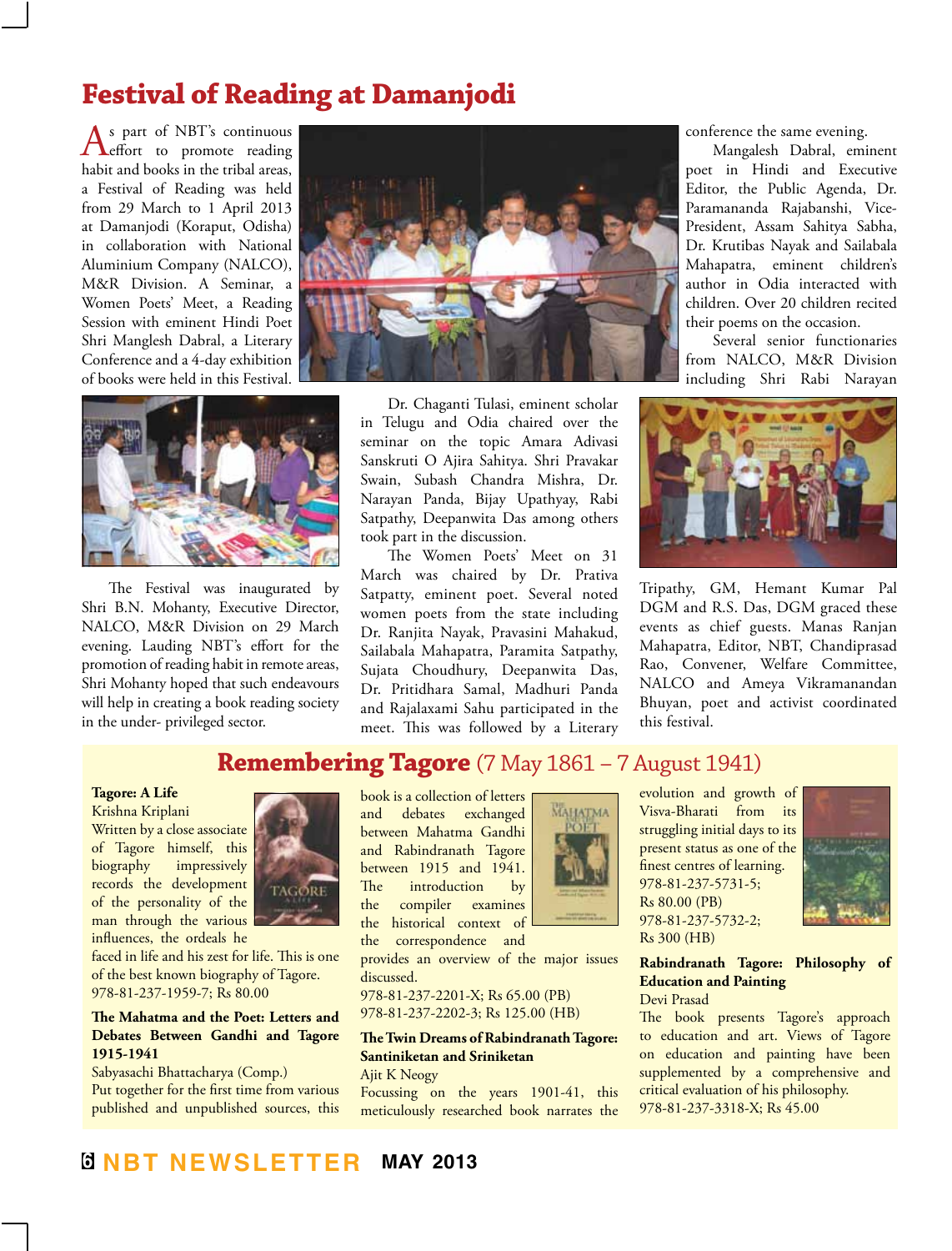# **Recent Books from NBT**

#### **Worlds Apart: Science Fiction Stories**

N. Bhaskara Rao 978-81-237-6619-5 Rs 110

Ten stories that push forward the boundary of the possible to bridge the separate



worlds of reality and imagination. From a flower that exposes a murderer to a flower that wins the heart of a lady on Mars, from the perils of little learning to the dangers of great power; these inspired stories explore the realms of what might just happen. Spun using threads of scientific facts, decorated with embroidered truths and embellished with gems of fantasy, each story is imaginatively original. The separate worlds of romance, murder, apocalypse, humour, redefined mythology and future realities—all come together between the two covers.

**Mirrored Images: An Anthology of Sri Lankan Poetry** Rajiva Wijesinha

978-81-237-6734-5 Rs 150

This select anthology of poetry brings to you representative works of some of Sri Lanka's most



respected poets. Written mostly after independence, the collection maps the trends and developments in the growth of poetry from the island nation. Drawn from Sinhala, Tamil and English, this anthology holds a mirror to today's Sri Lanka, casting kaleidoscopic images of many hues. Poems that reflect a patchwork quilt of identities, human emotions and struggles. Lines that chart the eventful journey of a country in transition.

#### **Minerals, Mines and Environment in Human Life**

Kaulir Kisor Chatterjee 978-81-237-6733-8 Rs 90

Minerals are essentially a part of nature, having been formed by natural processes. They are used for making various industrial products, as well as required in the technologies for protecting and



preserving the environment. Since minerals lying underground have to be mined, the land is destroyed in the process, unlike other industries and resources. There is a seemingly endless conflict between the industries and the environmentalists, who are trying to apply brakes on the industries—which includes the mining industries.

This book seeks to bridge all the gaps between the mining industries and the environmentalist groups and clear the confusion in the minds of all the stakeholders by treating the subject through a blend of geology, social science and environmental science. It is presented in a simple style, such that common people and the intelligentsia are able to form a holistic view about the entire issue.

#### **The Future of Indian Agriculture** Yoginder K. Alagh

Rs 100

The Future of Indian Agriculture first sets up the Backdrop of India's resource endowments of its land, water, population and work force. It then models the demands on agriculture of a fast growing economy. It models demand separately for the rich and poor in rural and urban areas and shows the rapidly diversifying food needs of India. The Supply potential of India's agricultural resources is worked out and the impact of technological change required is estimated using Factor Productivity analysis. Alagh then models alternative growth paths and their outcomes in terms of meeting demand to avoid the food inflation problem and solve the poverty removal and food security objectives. He works out the infrastructure requirements of widespread markets and processing and transport needs also in smaller towns in

a 'Rural Urban Continuum' and shows the outcomes of a 'Benign' and a 'Cruel' scenario. Finally he describes the needed policies for the 'Benign' outcomes. A must read book for the development expert and practitioner and anyone with interest in agricultural and rural development in the fast growing Indian economy.

#### **The Gonds: Genesis, History & Culture** Anuradha Paul 978-81-237-6787-1 Rs 95

The Gonds are one of the largest tribal groups in India. Inhabiting largely the central hinterlands



of India, this indigenous community is believed to be of the Dravidian stock. Based on the teachings of Pahandi Pari Kupar Lingo, the preceptor of the Gonds, the book provides deep insight into the genesis, history, culture, philosophy, and belief systems of the Gonds. A must read book for sociologists, anthropologists, students of culture studies and also for the general reader.

**We Are Different** Ramendra Kumar 978-81-237-6685-0 Rs 25.00 This is the story about how creatures of different species can become good friends for a peaceful



coexistence. The book promotes a cosmopolitan outlook where everybody is equal and all respect each other.

#### **Who is Sharper?**

Gunamani Nath 978-81-237-6730-7 Rs 35.00

An animal tale that dwells on the importance of wit and how it can become a tool to survive in a world deplete of morality. The story has been translated from Asamiya to English by Deep Saikia.